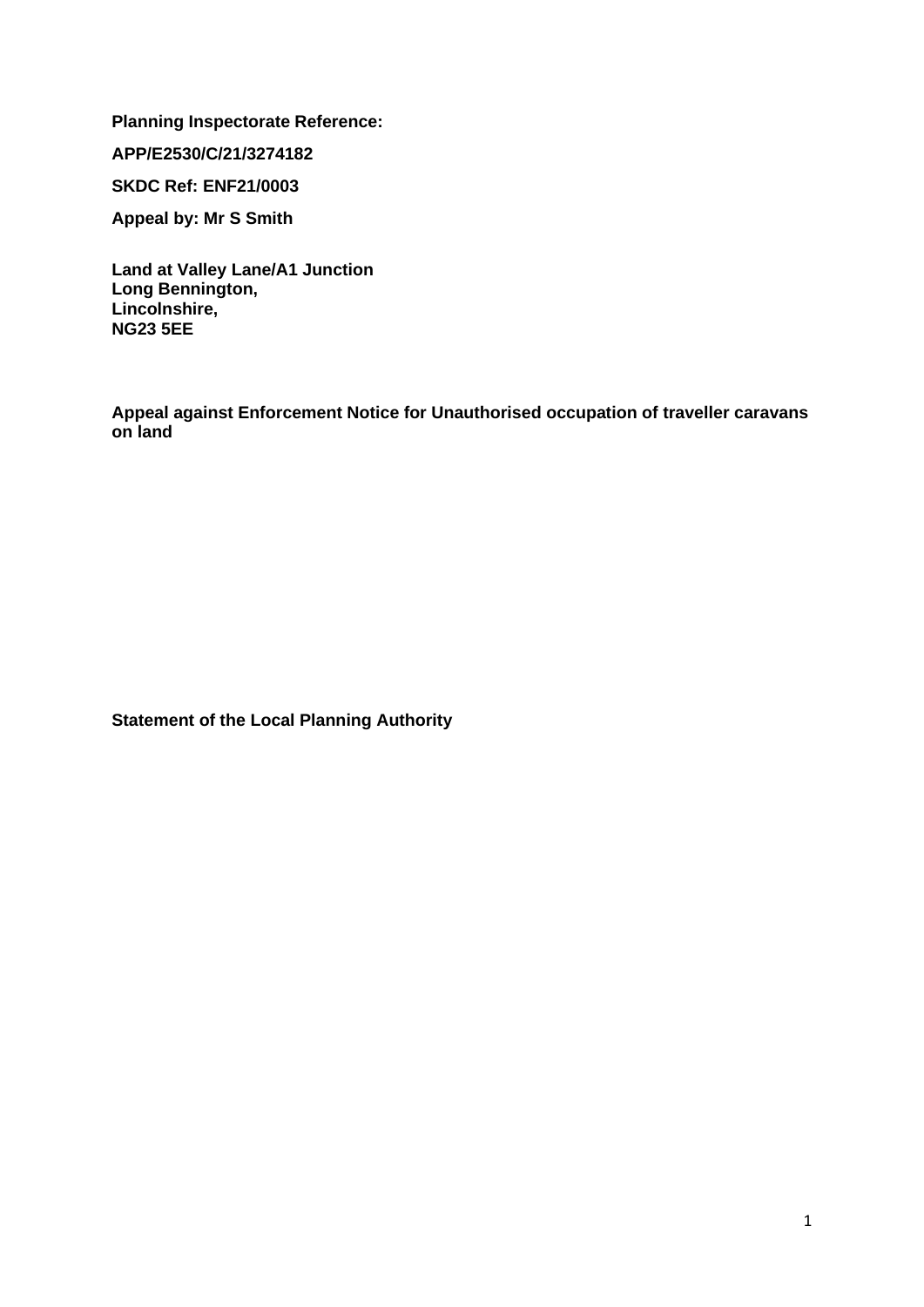# **Contents**

| Introduction                         |    |
|--------------------------------------|----|
| Background                           | 3  |
| <b>The Enforcement Notice</b>        | 5  |
| <b>Assessment of Case</b>            | 6  |
| Conclusion                           | 11 |
| <b>Suggested Planning Conditions</b> | 12 |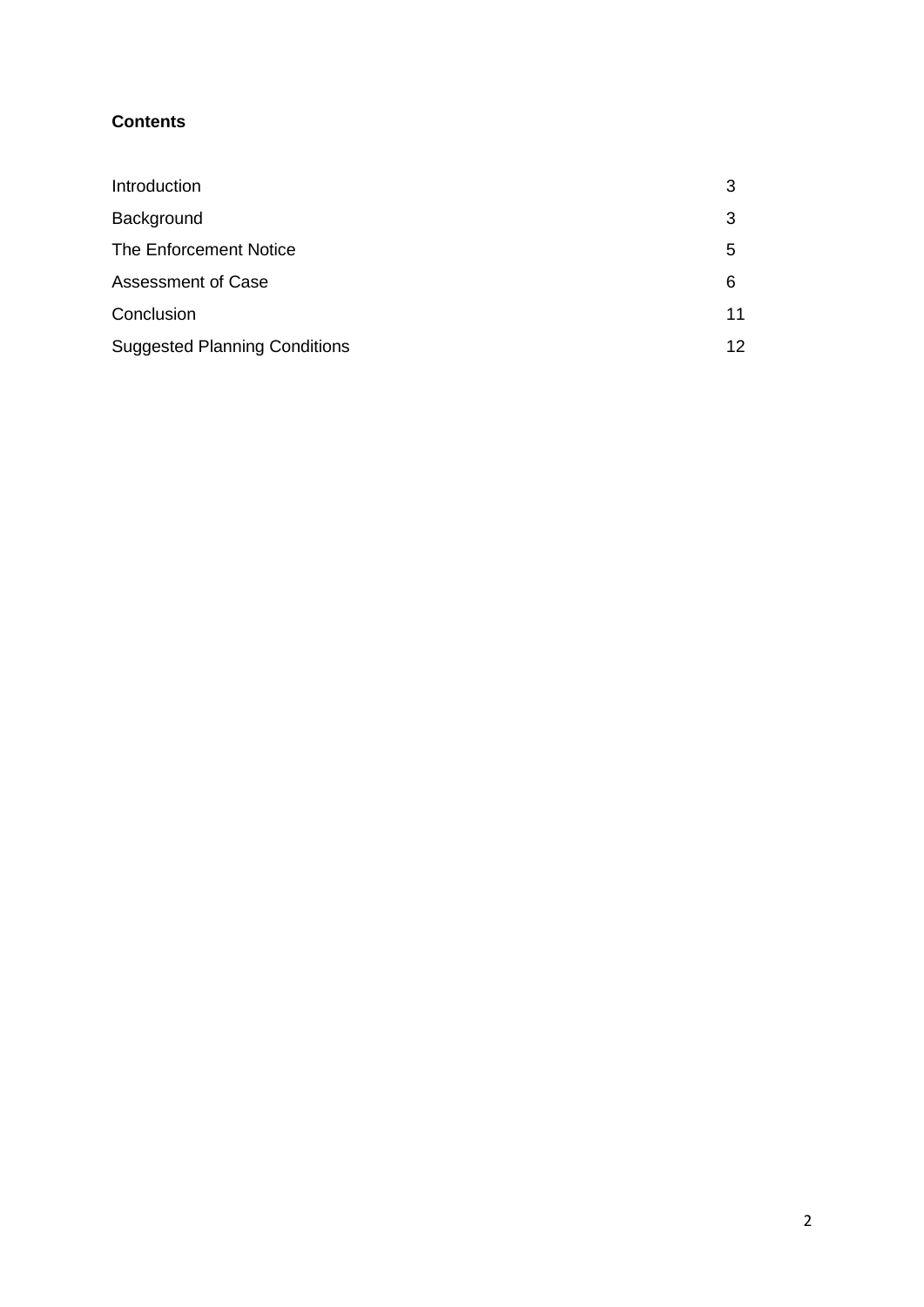#### **1.0 Introduction**

1.1 The Local Planning Authority's case assessment of the application is set-out in section 4 of this report. The Local Planning Authority (LPA) maintain their position that the enforcement notice should be upheld and planning permission should be refused for the reasons set out in the Assessment of Case below.

### **2.0 Background**

### **2.1 Description of the Site**

- 2.1.1 The site is a field off Valley Lane, just outside Long Bennington. It is situated to the west of the junction of Valley Lane and the northbound slip-road to the A1.
- 2.1.2 The A1 runs to the east of the field, between the site and the village. To the south of the site is a maggot farm. The site is accessed from Valley Lane to the north, using an existing field gated entrance.
- 2.1.3 The field is mostly laid to grass, with an area of informal existing hardstanding to the eastern portion of the field which is where the caravans are currently situated.
- 2.1.4 Mains water has not been connected, although, it is understood that there is a mains water pipe that is ready to be connected into, close to the vehicular access into the field. No drainage treatment or septic tanks are believed to have been connected/installed.

#### **2.2 Description of the development**

2.2.1 The land has been occupied by the owner and his family in two touring caravans and a close-boarded fence of between 2-2.5m has been constructed around a portion of the field. Trailers and vehicles connect to the owner's work as a landscaper/tree worker and the residential occupation of the land are also sited within the site.

# **2.3 Planning History**

#### **2.3.1 S20/0669 – Application refused 6/04/2021 following Planning Committee decision 17/02/2021 & 17/03/2021.**

One static and one touring caravan for occupation by single traveller family.

Reasons for Refusal:

- 1. Noise from the A1 and odour from the adjacent Long Bennington bait maggot farm have potential to adversely impact on the residential amenity of the occupiers of the proposed accommodation. Insufficient information has been submitted to fully assess these impacts and therefore planning permission should not be granted as there is potential conflict with Local Plan Policy H5, criterion a. Other material considerations, including the personal circumstances of the applicant and the need for traveller pitches in the district are not considered to outweigh this conflict.
- 2. The proposed development by virtue of its design, siting and layout would fail to make a positive contribution to local distinctiveness and the character of the area contrary to Local Plan Policy DE1 and Planning Policy for Traveller Sites (2015), para 26.

# **2.3.2 S19/2018 – Application returned – Invalid 18/02/2020**

Erection of Log Cabin and barn for machinery storage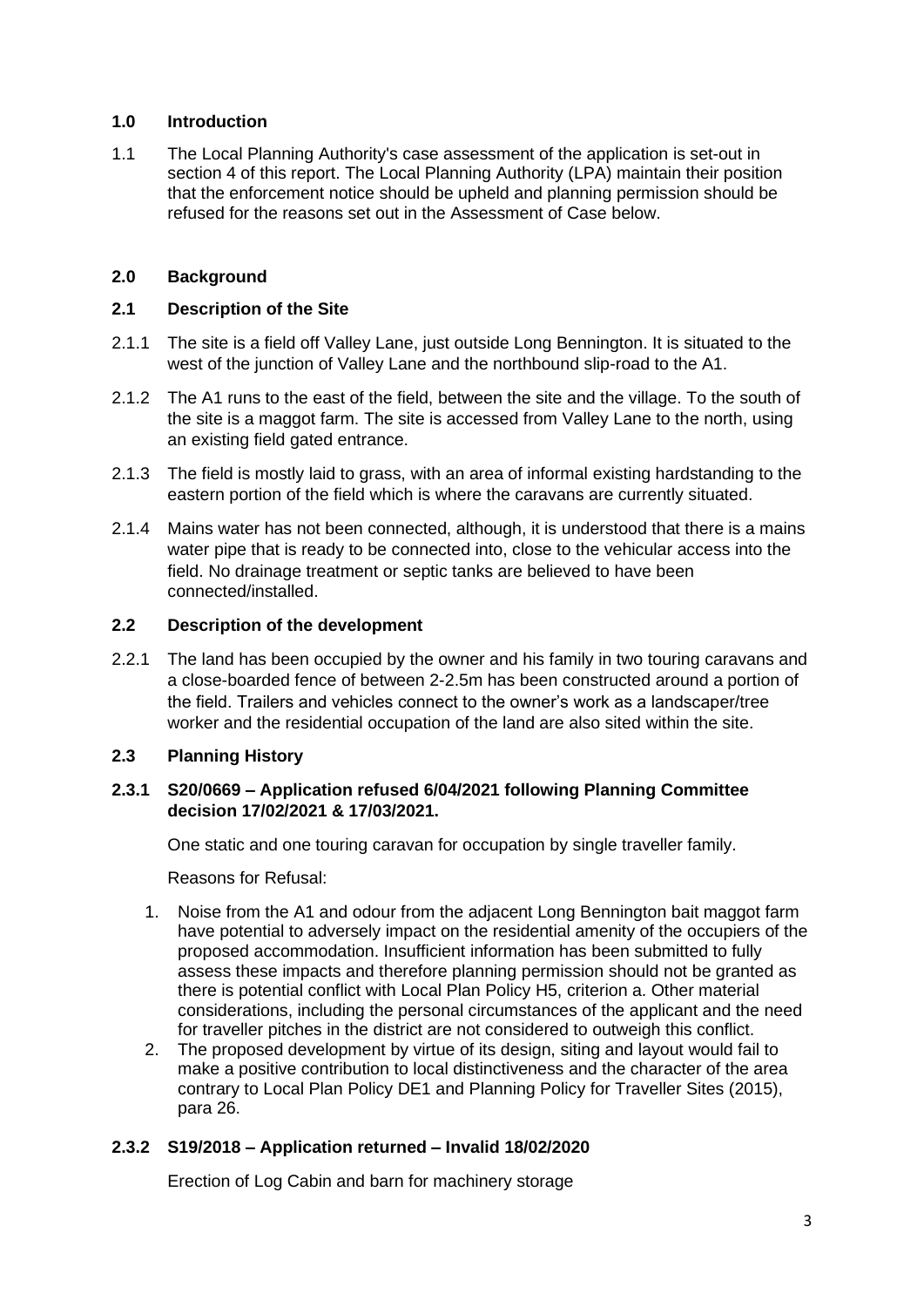#### **2.3.3 S19/1306 – Refused 09/09/2019**

Erection of log cabin and use of land for touring caravan for a forestry and agricultural worker.

Reasons for Refusal:

- 1. No evidence or justification to demonstrate the essential need for agricultural or forestry workers to be accommodated at this location has been submitted. This conflicts with Core Strategy Policy SP1 which requires proof that there are no other more sustainable options available for development to be permitted on a less sustainable site and the NPPF (para 79) which states isolated homes in the countryside should be avoided unless there is an essential need for a rural worker to love permanently at or near their place of work in the countryside.
- 2. 2 The proposed location of the development is outside the existing village boundary and would therefore conflict with Long Bennington Neighbourhood Plan Policy LB1.
- 3. 3 The development is likely to impact on the existing biodiversity and ecological networks within the site which is required to be assessed in accordance with Core Strategy Policy EN1. Further, the NPPF (para 170) requires planning decisions to minimise impacts and provide net gains for biodiversity. Insufficient information has been submitted to fully assess these impacts and therefore planning permission should not be granted
- 4. Noise from the A1 has potential to impact on the residential amenity of the occupiers of the proposed accommodation. Insufficient information has been submitted to fully assess this impact and therefore planning permission should not be granted as there is potential conflict with Core Strategy Policy EN1 and the NPPF (section 12).
- 5. 5 Odour from the adjacent Long Bennington bait maggot farm has potential to impact on the residential amenity of the occupiers of the proposed accommodation. Insufficient information has been submitted to fully assess this impact and therefore planning permission should not be granted as there is potential conflict with Core Strategy Policy EN1 and the NPPF (section 12).

#### **2.3.4 S18/1922 – Application withdrawn by applicant following request for further information pertaining to traveller status 03/07/2019**.

Change of use of land to travellers' site for the provision of one mobile home and one touring caravan.

#### **2.4 Relevant Planning Policies**

#### **2.4.1 SKDC Local Plan 2011 - 2036**

- SP5 Development in the open countryside
- H5 Gypsies and Travellers
- EN1 Landscape Character
- EN2 Protecting Biodiversity and Geodiversity
- EN4 Pollution Control
- EN5 Water Environment and Flood Risk Management
- DE1 Promoting Good Quality Design

#### Policy ID2 – Transport and Strategic Transport Infrastructure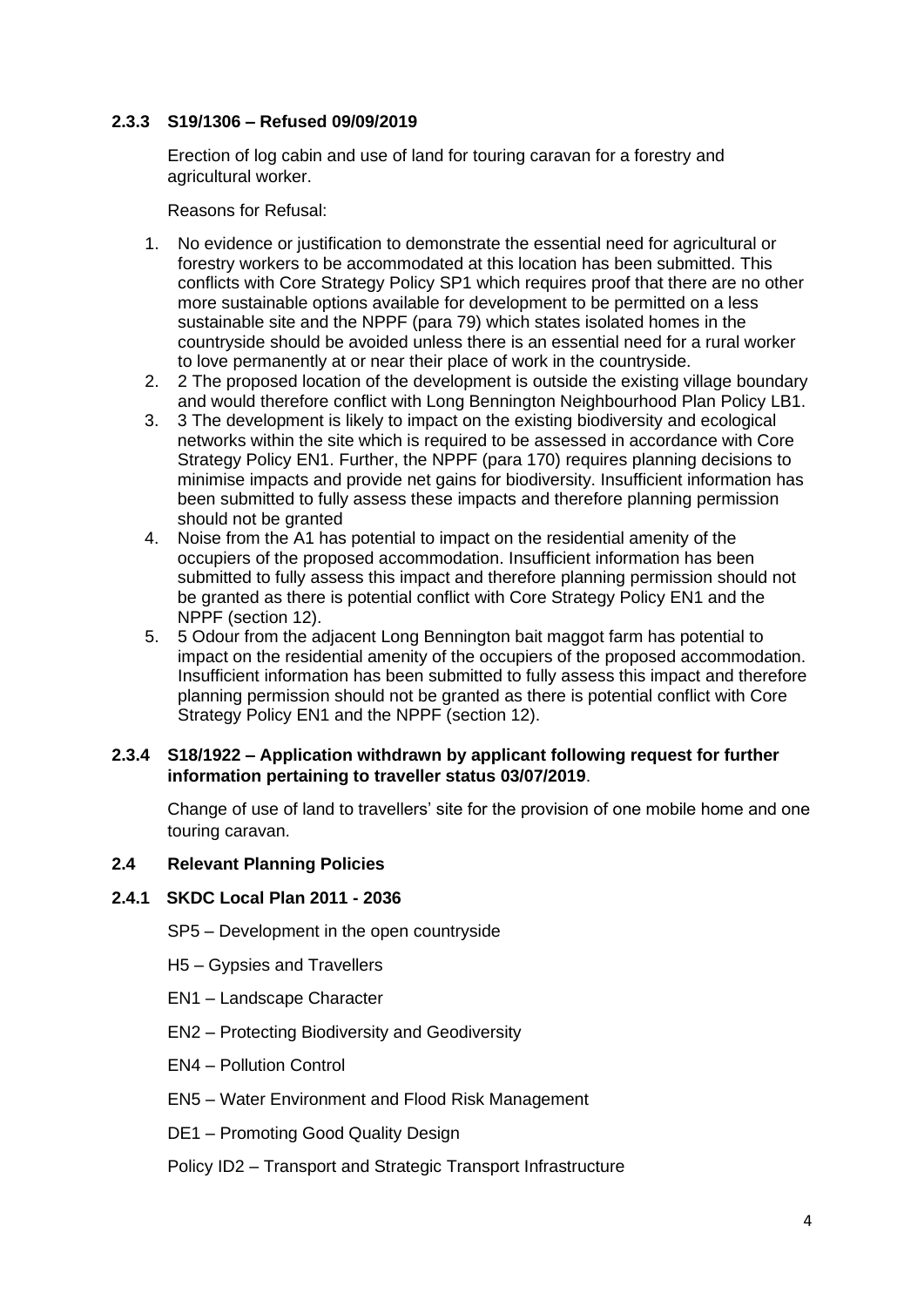#### **2.4.2 National Planning Policy Framework and Planning Practice Guidance**

Section 5 – Delivering a sufficient supply of homes

Section 12 – Achieving well-designed places

Section 15 – Conserving and enhancing the natural environment

Planning Policy for Traveller Sites (2015)

#### **3.0 Enforcement Notice**

- 3.1 The Council's Senior Enforcement Officer visited the site on 5<sup>th</sup> January 2021 following reports that caravans were being moved onto the land.
- 3.2 The Enforcement Officer established that the appellant was in the process of moving his family on to the land in the knowledge that planning permission was not in place, as his current application had not yet been determined.
- 3.3 Due to Government advice during the Covid Pandemic not to evict potentially vulnerable tenants, it was felt that potential enforcement action should be held until the outcome of the planning application S20/0669 was known.
- 3.4 The Enforcement Notice was served under Section 171A(1)(a) on 01/04/2021 by placing a copy on the entrance to the site and posting a copy to the appellant's agent for application S20/0669
- 3.5 The Notice alleged that the matters which appeared to constitute the breach of planning control:

*Without planning permission, the making of a material change of use of the land from agricultural land to a mixed use for the occupation of caravans for residential purposes, storage of vehicles and equipment related to the occupant's business and for the grazing of animals.*

3.6 The reasons given for the service of the Notice were:

*It appears to the Council that the above breach of planning control has occurred within the last 10 years.* 

*The proximity of the site to the neighbouring Maggot Farm and the A1 is harmful to the amenity of the site's occupants, creating unacceptable living conditions, contrary to Local Plan Policy H5 and NPPF Section 12.*

*The close-boarded fencing which has been erected around parts of the site is not in keeping with the rural character of the area. As a result, the development does not make a positive contribution to local distinctiveness and the character of the area and is contrary to Local Plan Policy DE1, NPPF Section 12 and Planning Policy for Traveller Sites (2015), para 26.*

*The Council do not consider that planning permission should be granted for the development, and it is expedient to take enforcement action because it is not considered that planning conditions could overcome these issues.*

- 3.7 The Steps required in the notice were:
	- *1. Cease the use of the land for the occupation of caravans for residential purposes, storage of vehicles and equipment related to the occupant's business and for the grazing of animals.*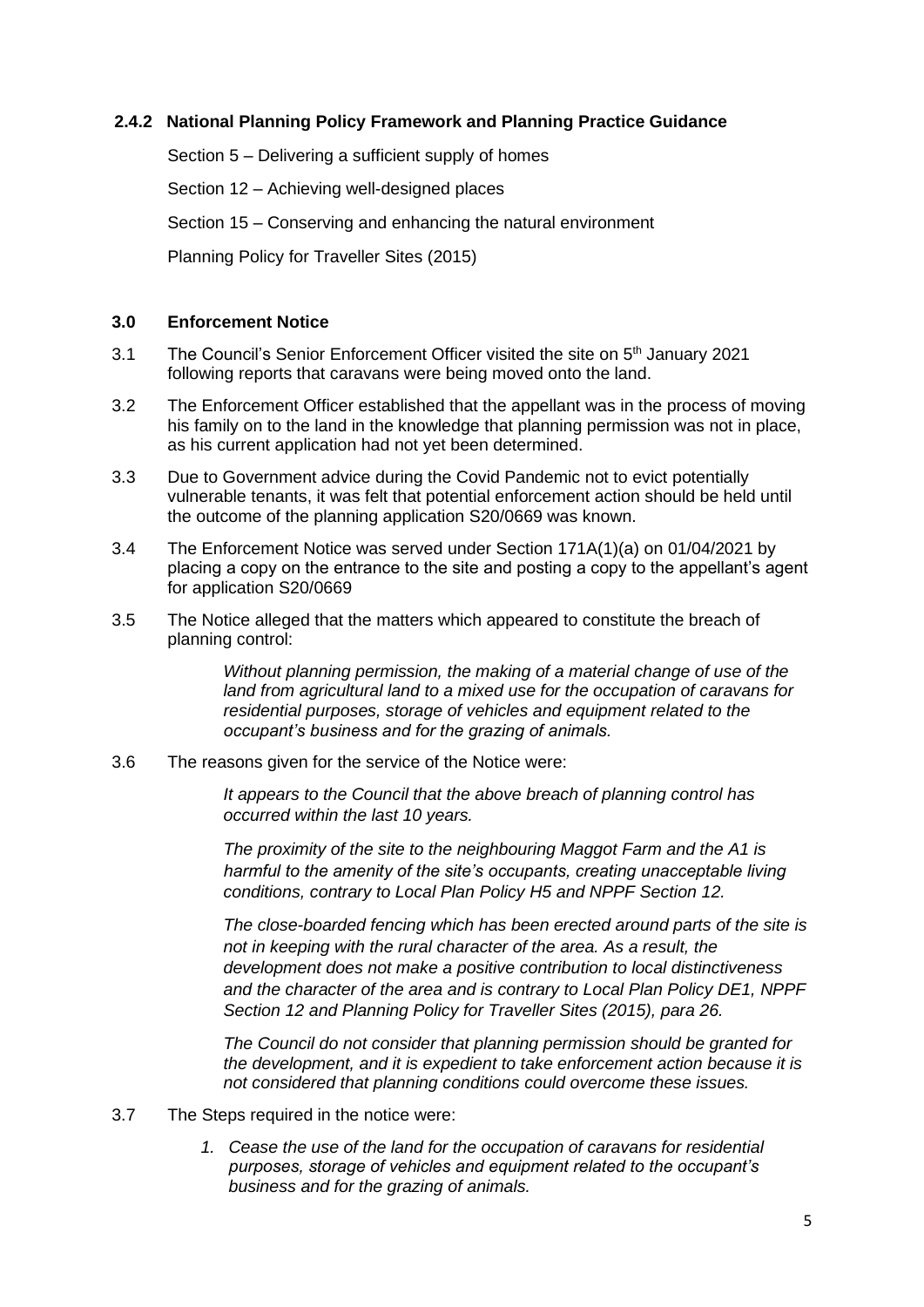- *2. Remove from the land any caravans, trailers, portable toilets, vehicles, equipment related to the occupant's business and any other domestic or business paraphernalia related to the unauthorised use of the land*
- *3. Remove from the land all close boarded fencing and gates.*
- *4. Restore the field gate to the vehicular access to the site.*
- 3.8 The period for compliance is given as:

*3 months from the date this Notice takes effect.*

3.9 The Grounds for the Appeal are:

*Ground (a): that planning permission should be granted for what is alleged in the notice. Ground (g): that the time given to comply with the notice is too short*

#### **4.0 Assessment of Case**

#### **4.1 The Appeal on Ground (a)**

4.1.1 Planning Application Ref: S20/0669 for a proposed development of "one mobile home and one touring caravan for a traveller that works in forestry" was presented to the Council's Planning Committee on 17 February 2021 and the decision notice issues at the same time as the service of the Enforcement Notice. The Planning Officer's assessment can be summarised as follows:

> *"Having regard to the location of the site and the scale and design of the proposal, it is considered that for a temporary 3 year period, the proposal would not significantly detract from the character of the area nor would it impact on the residential amenities of the occupiers of the adjacent settled community.*

*Although insufficient information has been submitted to make a full assessment of the appropriateness of the living conditions of the site in respect of noise impact from the A1 and odour impact from the adjacent maggot farm, this needs to be considered against the observations from the site visits and the location of other existing properties in the village. Further, consideration needs to be given to the fact that the Council is unable to demonstrate a sufficient supply of traveller pitches and that the alternative living arrangements for the applicant would involve living roadside. Accordingly, it is considered appropriate that any permission should be temporary and personal to the applicant, until the living conditions of the site, including noise and odour impacts, have been fully assessed*".

- 4.1.2 As such, the Officer's recommendation to the Committee was that the proposal should approved subject to conditions, which included a restriction on occupation for a period of three years.
- 4.1.3 Following debate of the application, Members resolved to refuse the application, contrary to Officers' recommendation, for the following reasons:
	- 1. Noise from the A1 and odour from the adjacent Long Bennington bait maggot farm have potential to adversely impact on the residential amenity of the occupiers of the proposed accommodation. Insufficient information has been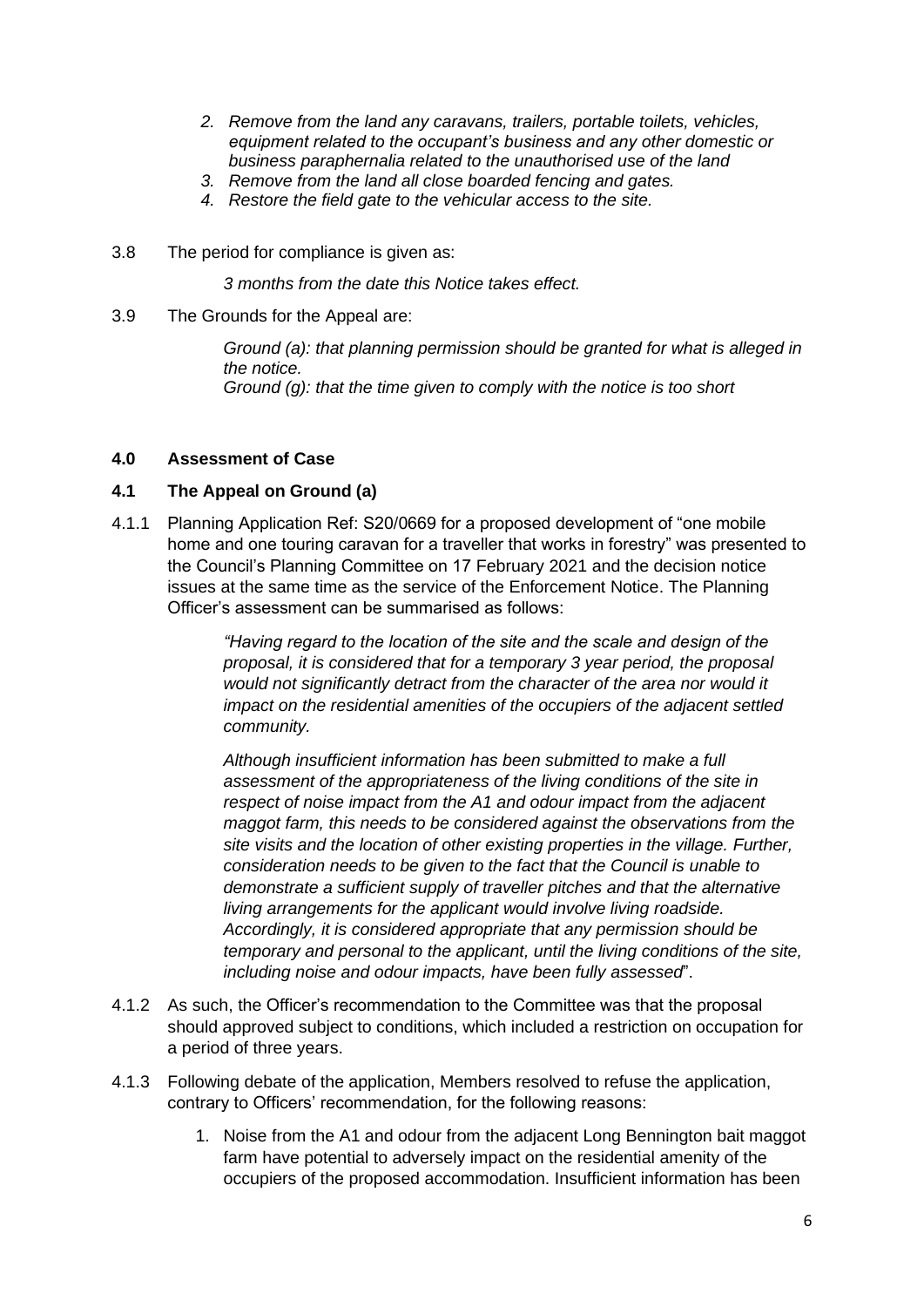submitted to fully assess these impacts and therefore planning permission should not be granted as there is potential conflict with Local Plan Policy H5, criterion a. Other material considerations, including the personal circumstances of the applicant and the need for traveller pitches in the District are not considered to outweigh this conflict.

- 2. The proposed development by virtue of its design, siting and layout would fail to make a positive contribution to local distinctiveness and the character of the area contrary to Local Plan Policy DE1 and Planning Policy for Traveller Sites (2015), paragraph 26.
- 4.1.4 The application was refused for the above reasons on 06/04/2021.
- 4.1.5 In respect of reason for refusal 1, as part of the consultation on the application, the Council's Environmental Protection team requested the submission of additional information to enable an appropriate assessment of the noise impacts from the A1 and odour impacts from the adjacent maggot farm. This information was not forthcoming at the time of the determination of the application. However, the Appellant has subsequently submitted as Noise Impact Assessment and an Odour Assessment, produced by NoiseAir Limited (June 2021).
- 4.1.6 The submitted Noise Impact Assessment concludes the following:

*"The results of the noise survey and initial site noise rise assessment show that areas of the development have a "Low" to "Medium" Risk of adverse effect in accordance with the Pro-PG without mitigation.* 

*Performance requirements with windows closed are based on BS 3632:2015 which states that each building must offer at least 35db attenuation excluding door, window and ventilation apertures.* 

*With windows open, the recommended internal noise limit is likely to be exceeded in most habitable rooms at the development site. On occasions, this may be acceptable to a resident, but when quiet conditions are required, the residents should be able to close the windows whilst maintaining adequate ventilation.* 

*Some form of ventilation has been recommended for the development site. The recommendations provided are for both passive and active ventilation and advice is provided on both options".*

4.1.7 In respect of the above, Officers have engaged with the Council's Environmental Protection team who have provided the following comments:

> *"There is no proposal from the applicant in the design or specification of the residential development that the modular building and/or caravan will meet the acoustic consultants' recommendations. Table 12 (6.2.3) on page 22 provides a summary of internal noise levels with a partially open window and on the east facing elevation (towards A1 and slip road) there is the potential of a +10db (daytime) and +13db (nighttime) for maximum events over the internal noise level. Exceedance of up to 5 dB(A) in accordance with BS8233:2014 is likely to be acceptable to future residents and therefore is unlikely to breach the LOEL however greater than +5 dB, on occasions, may be acceptable to a resident, but when quiet conditions are required, the resident should be able to close the windows whilst maintaining adequate ventilation. No scheme of acoustic ventilation for the building or caravan have*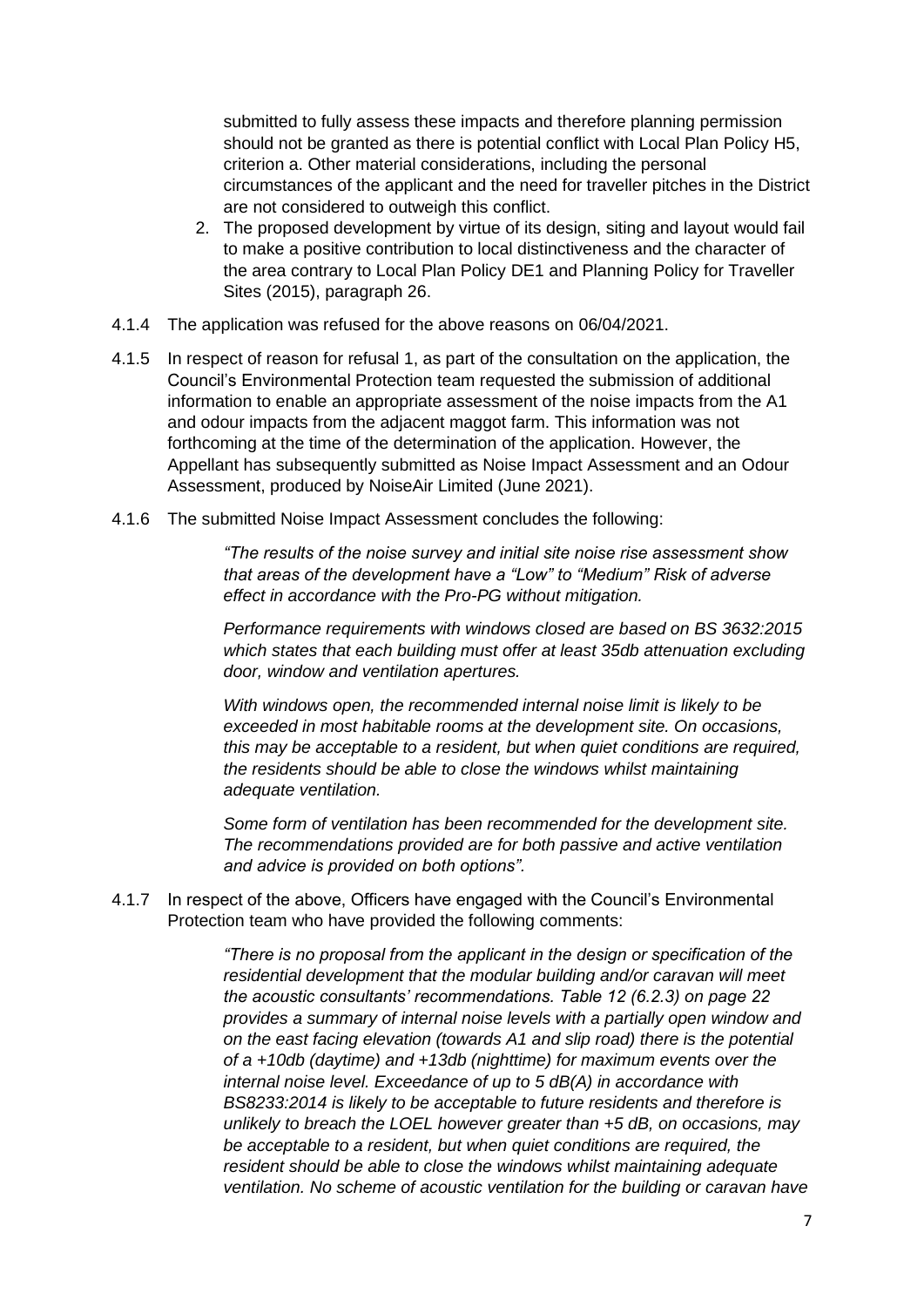*been submitted by the applicant. The author of the acoustic report also acknowledges this "It is likely that either a passive or active ventilation system can be adopted at the development site, however it should be noted that ventilation requirements for future occupants of the proposed development are outside the scope of this report".*

*In summary the impact of noise from the A1 and adjacent slip road would require to be mitigated in the design and construction of dwelling on the proposed development site. No evidence is given that the modular building or caravan could achieve the acceptable BS8233 standard for internal noise levels as a residential dwelling".* 

4.1.8 With regards to the potential odour conditions on the site, the submitted Odour Assessment concludes the following:

> "*Taking into consideration the results of the Field Odour Surveys and Risk Assessment, although odour from Bennington Bait may be experienced at the development site during specific conditions, this is not predicted to cause loss of amenity at the proposed dwellings. As such, the overall residual effect of odour is considered to be slight.*

> *Based on the results of the staged assessment, the overall odour effects on the site are considered to be not significant. As such, odour is not considered a constraint to planning consent for the development".*

4.1.9 In connection with the above, the Council's Environmental Protection team have provided the following comments:

> *"The odour impact assessment produced by NoiseAir consultants has been reviewed, which involved an actual onsite odour observation survey being undertaken on three separate days. On all odour surveys completed the observer witnessed unpleasant odours of "rotting meat" above the normal background of odour of vegetation. The rotting meat odour is indicative of the operations that take place at the maggot breeding facility. The reports' author categorises them as a negligible or slight impact. The surveys undertaken only provided a snap shop when meteorological conditions are taken into account. From experience of regulation of odorous processes and maggot breeding facilities odour concentrations can greatly increase during warmer weather, high pressure weather systems with limited dispersion and summer months where an occupant of a dwelling is likely to have windows open and need ventilation. With the observer recording odours associated with the maggot breeding facility (rotting, rotting meat) on each survey occasion then there is a high potential that those odours, due to various metrological conditions could become intensive and potentially offensive to the occupants of the proposed development site so resulting in a loss of amenity".*

4.1.10 Consequently, following the submission of a Noise Impact Assessment and Odour Assessment, the Council have reviewed the submitted information and considers that noise and odour levels at the appeal site would result in unacceptable impacts on the residential amenity of the occupiers of the proposed accommodation. The Council's position is that these identified impacts could not be appropriately mitigated with appropriate planning conditions. As such, it is considered that the proposed development site would not provide an acceptable living environment in accordance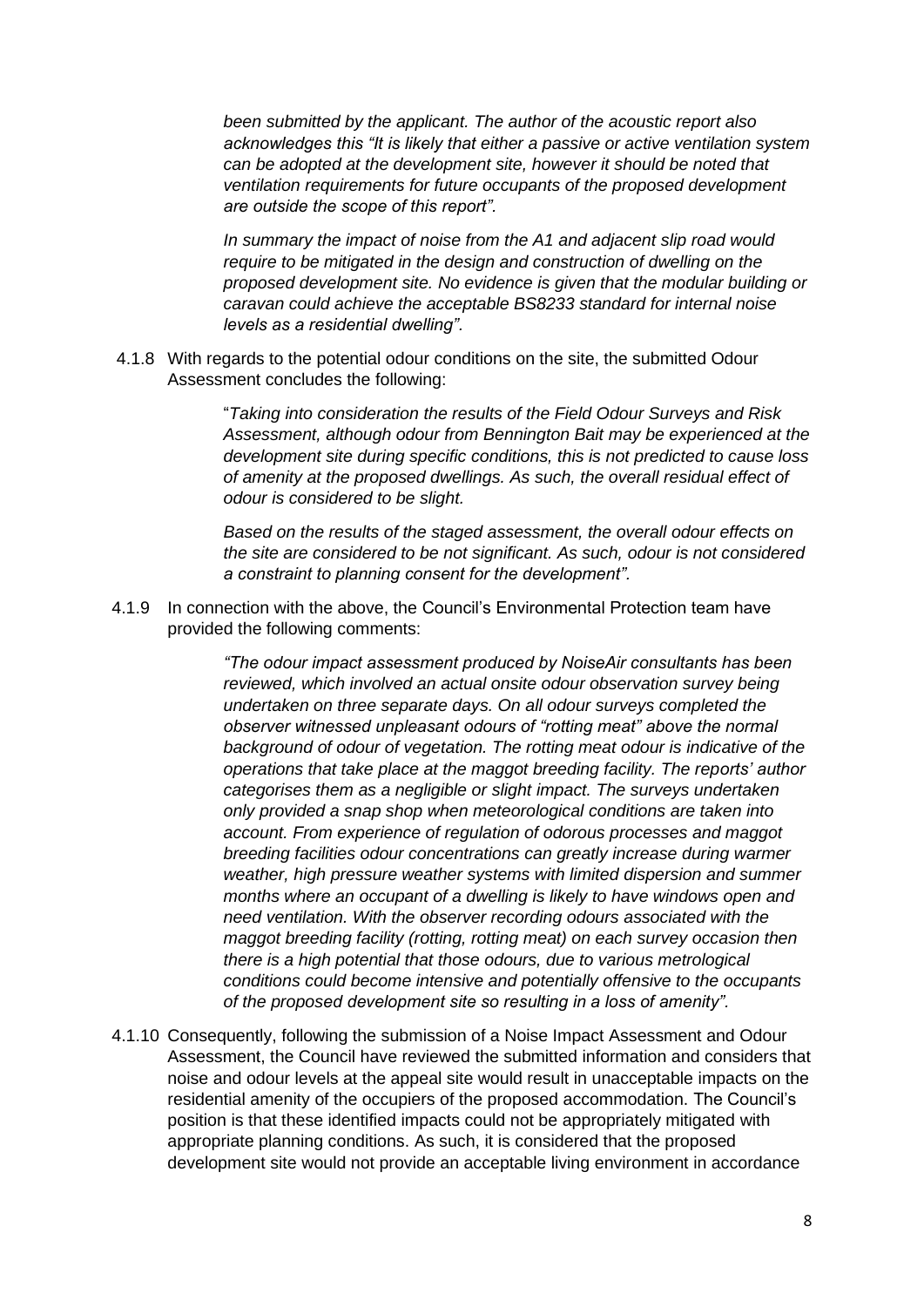with the requirements of adopted South Kesteven Local Plan 2011-2035 Policy H5(a).

- 4.1.11 Section 38(6) of the Planning and Compulsory Purchase Act 2004 requires that the Local Planning Authority makes decisions in accordance with the adopted Development Plan, unless material considerations indicate otherwise. In this case, it is acknowledged that the Council cannot currently demonstrate a sufficient supply of Gypsy and Traveller accommodation. Paragraph 27 of the Planning Policy for Traveller Sites (2015) (PPTS) identifies that in circumstances where the LPA cannot demonstrate an up-to-date 5 year supply of deliverable sites, this should be a significant material consideration in any decision when considering applications for temporary planning permission, unless one of the identified exceptions applies. In the case of the proposed site, it is acknowledged that it does not fall within one of the identified exceptions. In connection with the above, it is also noted that the alternative living arrangements for the occupant would involve living roadside. However, it is also noted that the applicant acquired this site without seeking any pre-application planning advice from the Council and occupied the site prior to the determination of the planning application. These matters are relevant material considerations in the determination of the proposals.
- 4.1.12. Notwithstanding the above, it is the Council's assessment that, on balance, the material considerations in this case would not be sufficient to outweigh the identified policy conflict. Similarly, it is the Council's position that the identified noise and odour impacts could not be mitigated to an appropriate level through the imposition of conditions. Whist mitigation is recommended in respect of noise impacts, it is not clear whether this is practicable or could be achieved with a mobile home/ caravan.
- 4.1.13 With regards to reason for refusal and issue of the enforcement notice #2, the appeal site is a previously undeveloped site located outside of the main built-up area of any settlement within the district, the nearest being Long Bennington which is located approximately 600 metres to the west of the site entrance. The site is bound to the north by Valley Lane; to the west by the A1 slip road; and to the south by Bennington Bait. The site is considered to be predominantly rural in character and contributes to the rural gateway entrance into the village of Long Bennington, when travelling from the west along Valley Lane.
- 4.1.14 The refused application sought permission for the change of use of the land to a travellers' site for the provision of one mobile home and one touring caravan for a forestry worker. Since the application was submitted, a 2 metre high closed boarded fence has been erected around the site, including at the proposed site entrance located along Valley Lane. There are currently two touring caravans, as well as a portaloo, works transit vans and trailers within the site. The caravans and trailers are situated to the east of the site, contrary to the position shown in the plans for planning application S20/0669. This is as a result of the discovery of an existing area of overgrown hardstanding within the site which has been utilised by the occupants, rather than laying a new hard bound area.
- 4.1.15 Local Plan Policy DE1 (Promoting Good Quality Design) requires (amongst other criteria) all developments to make a positive contribution to the local distinctiveness, vernacular and character of the area. Proposals should reinforce local identity and not have an adverse impact on the streetscene, settlement pattern or the landscape / townscape character of the surrounding area. Proposals should be of an appropriate scale, density, massing, height and material, given the context of the area.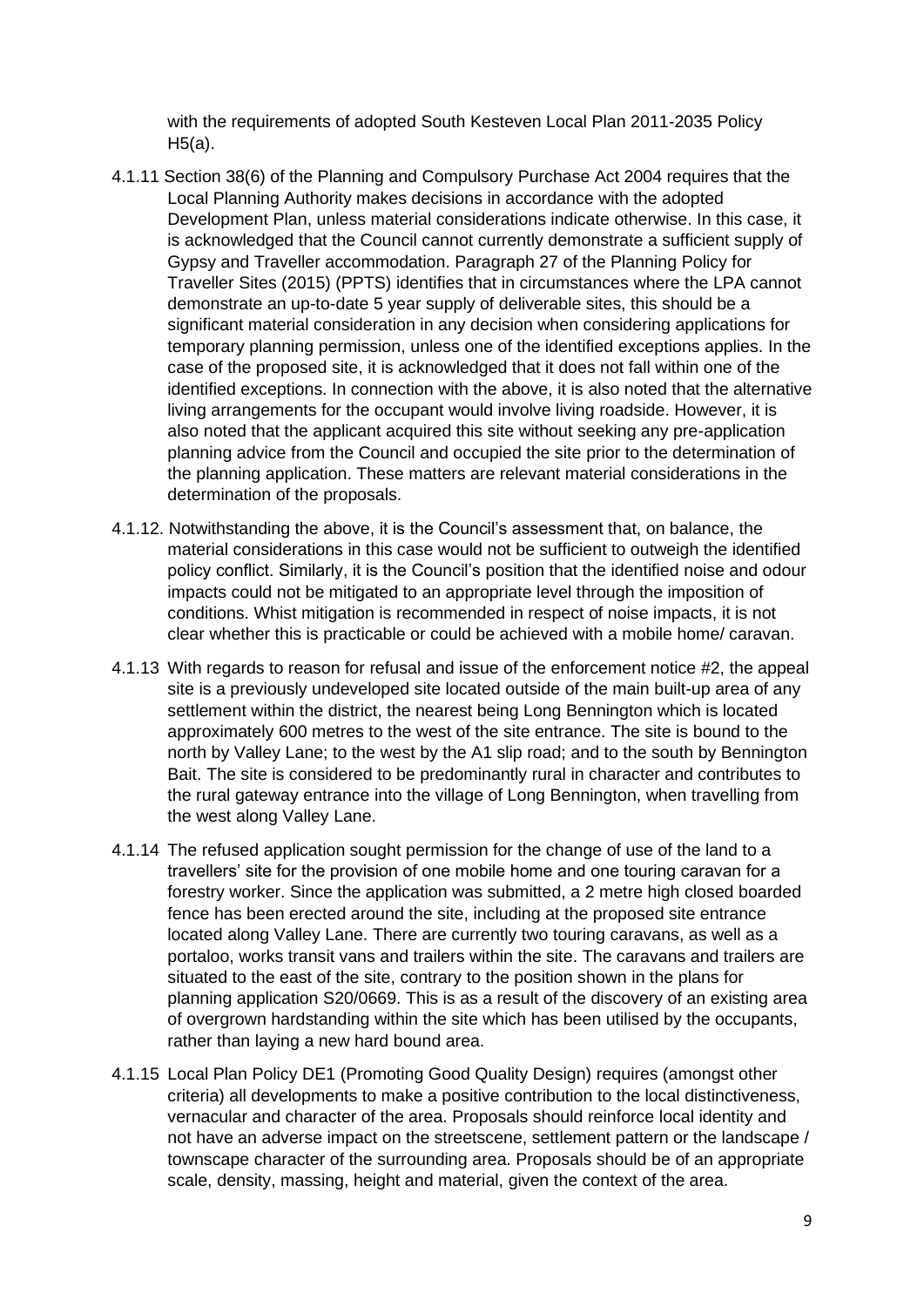- 4.1.16 It is the Council's assessment that the proposed development, including the introduction of the 2-2.5m high close boarded fencing and revised siting of the caravans and trailers etc, results in a change in the character and appearance of the land by virtue of introducing elements of domestic built form as well as caravans, other domestic paraphernalia and commercial vehicles associated with the applicant's business within the site. The introduction of such features are readily visible on the entrance to Long Bennington along Valley Way and detract from the site's rural context, resulting in an overall adverse impact on the character and appearance of the area.
- 4.1.17 As such, it is the Council's position that the proposed development by virtue of its design, siting and layout fails to make a positive contribution to local distinctiveness and the character of the area, contrary to Local Plan Policy DE1 and Planning Policy for Traveller Sites (2015), paragraph 26.
- 4.1.18 In respect of material considerations and the overall planning balance, it is the Council's assessment that, on balance, the material considerations, as referenced above, in this case would not be sufficient to outweigh the identified policy conflict.

# **4.2 The Appeal on Ground (g)**

- 4.2.1 The Council feels that the period for compliance with the notice of 3 months is sufficient to carry out the steps required in the notice.
- 4.2.2 The occupants have confirmed that they moved onto the site in the knowledge that they did not have planning permission to do so, as they had nowhere else to go and they could not wait any longer for the planning application to be determined. There are not understood to be any available allocated pitches for travellers in SKDC or in the wider locality.
- 4.2.3 A Preliminary Welfare Assessment visit was carried out by Officers on 22<sup>nd</sup> January 2021.
- 4.2.4 The owner of the site confirmed that there were no special healthcare or educational needs with the family. However, they have not been able to find a suitable, authorised pitch to accommodate the family and have been living roadside or staying with friends at various locations around Newark.
- 4.2.5 It was felt that the Enforcement Notice should include a period for compliance that takes into account the occupant's situation and government guidance, at the time, that Councils should consider being tolerant to additional pressures on unauthorised encampments, especially during periods of restrictions through the COVID pandemic.
- 4.2.6 While, at the time of service of the notice, the Government's COVID Roadmap had not set any fixed dates, as the situation needed to be reviewed at every proposed step, it did provide some measure of assurance that restrictions will have at least been eased through the coming months into the summer.
- 4.2.7 Article 6 (Right for fair decision making) and Article 8 (Right to private family life and home) of the Human Rights Act have been taken into account in making this recommendation. However, the occupants of the site chose to move onto the land before the planning application process had concluded and did so knowing that this was a breach of planning control. It is therefore considered that no relevant Article of that Act was breached in the service of the notice.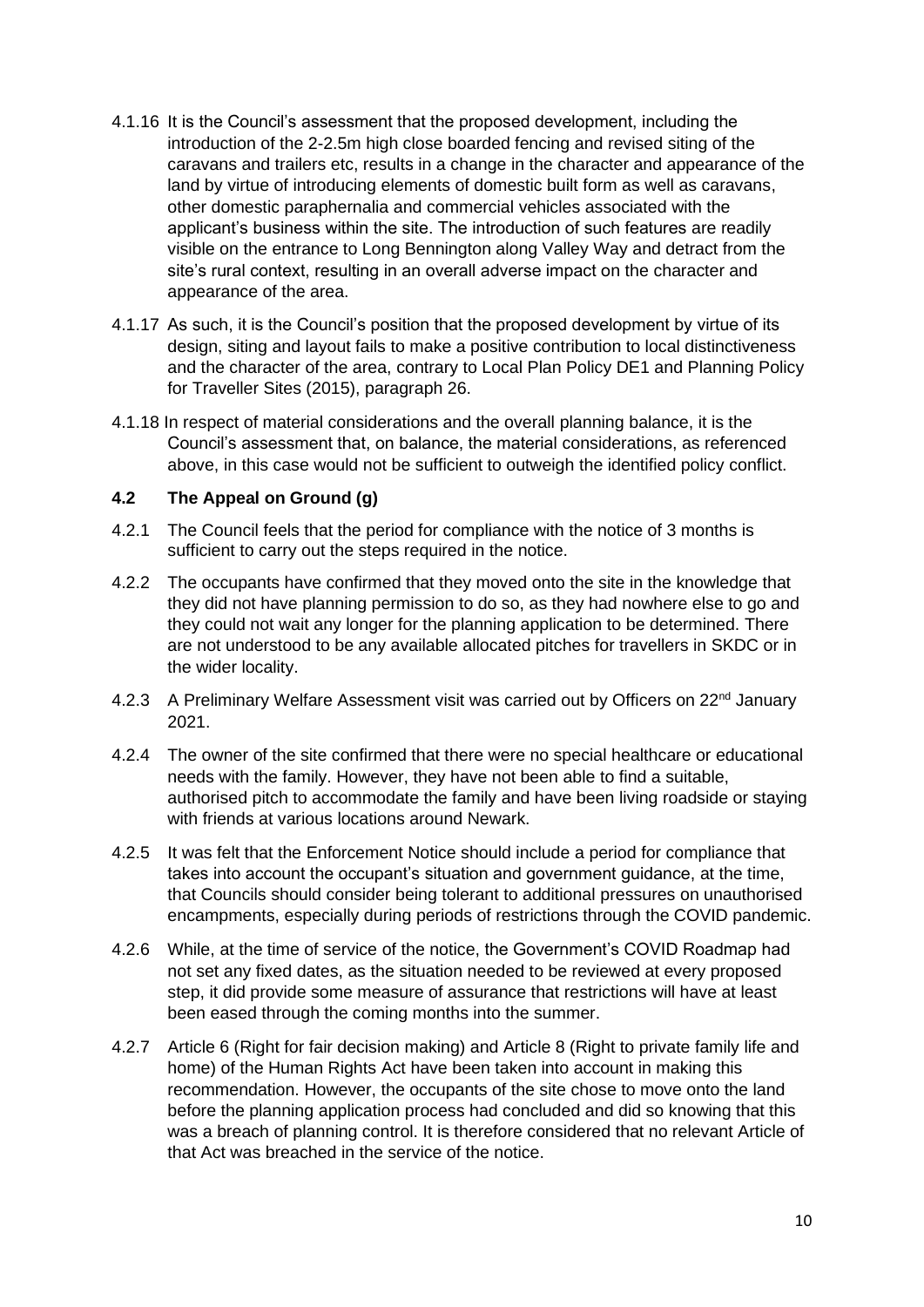- 4.2.8 The Physical steps that are required to comply with the notice are relatively straightforward, as operational development is limited to the erection of close boarded fences and gates. With consideration given to the Government's advice on unauthorised encampments and current understanding of COVID restrictions easing, it is felt to be reasonable to require a compliance period of 3 months.
- 4.2.9 The occupants of the site were notified, in a covering letter accompanying the enforcement notice, of where they can access further housing assistance from the Council's Housing team. However, in the Provisional Welfare Assessment that was carried out on site on 22/01/2021, the appellant was clear that he would not wish to engage with the Council to consider more traditional housing solutions.

### **5.0 Conclusion**

- 5.1 The Local Planning Authority maintain their position that the Appeal against the Enforcement Notice should be dismissed, and planning permission should be refused, for the reasons set out on the Enforcement Notice.
- 5.2 As a result of the identified noise and odour levels at the site, associated with the adjacent A1 and Bennington Bait maggot farm, the unauthorised development fails to provide an appropriate living environment for the occupants contrary to the requirements of Local Plan Policy H5(a). Furthermore, the development is also considered to fail to make a positive contribution to local distinctiveness and the character of the area and is therefore contrary to Local Plan Policy DE1, The NPPF Section 12 and Planning Policy for Traveller Sites (2015), paragraph 26. The proposed development is therefore contrary to the adopted Development Plan for the area and, having regard to the overall planning balance, it is considered that the material considerations of this case, including the circumstances of the applicant and the need for traveller pitches in the District, do not outweigh the identified planning policy conflict.
- 5.3 The Council also feel that the time given for compliance with the Enforcement Notice are reasonable
- 5.3 Consequently, for the above reasons, the Inspector is kindly invited to dismiss the appeal on Grounds (a) and (g).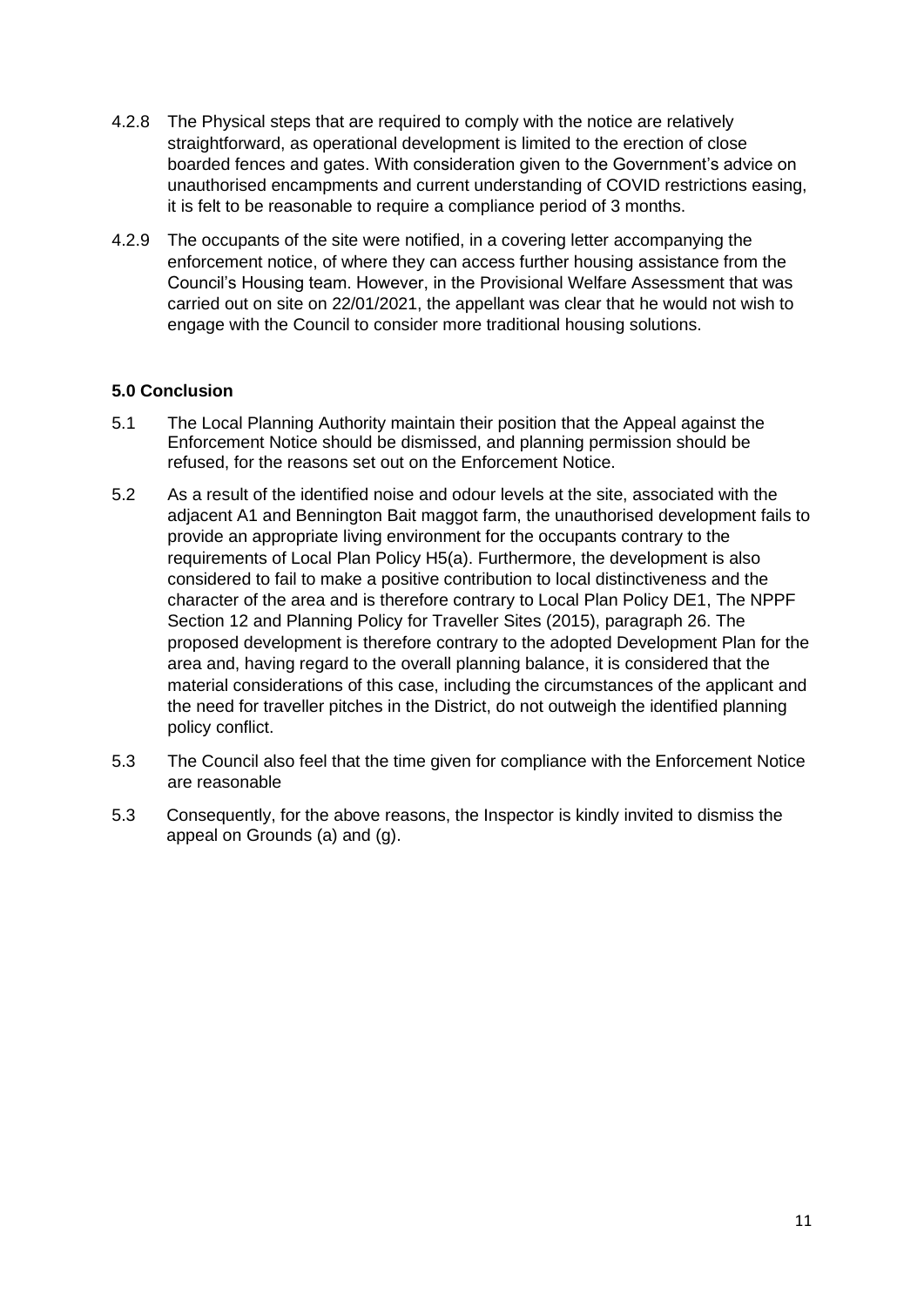#### **6.0 Planning Conditions**

- 6.1 If on the balance of all relevant material considerations, the Inspector is minded to allow the appeal on Ground (a), the following conditions are suggested:
	- *1. The use hereby permitted shall be carried on only by the following: MR SAM SMITH and their resident dependents, and shall be for a limited period being the period of three years from the date of this decision. At the end of the three years, the use of the land shall cease and the site vacated.*

*Reason: For the avoidance of doubt and to allow the Council to re-assess its planned allocation of gypsy and traveller sites as required by the early Local Plan Review.* 

*2. Within 3 months of the site being vacated, or the temporary period of 3 years ending, the land shall be returned to the same condition prior to occupation, including the removal of any caravans, trailers, vehicles, commercial equipment and tools, fencing, new hard standings, drainage equipment and any other commercial or domestic paraphernalia.* 

*Reason: In order to ensure that the land is returned to its former condition, at the end of the temporary permission period.* 

*3. Within 3 months of the date of this decision, a scheme showing the proposed final layout of the site to include not more than one residential pitch including one mobile home and one touring caravan, as well as defined areas for the residential use, grazing and storage related to the occupants' business shall have been submitted to the Local Planning Authority for approval in writing.*

*Reason: To define the permission and for the avoidance of doubt.*

*4. Within 1 month following the approval of the site's layout, the site shall be laid out in accordance with the approved site layout plan for one residential pitch including one mobile home and one touring caravan. No additional caravans shall be sited or additional plots or pitches provided without planning permission having first been obtained from the Local Planning Authority.* 

*Reason: In order to control the number of permanent residential pitches on the site to protect the character of the area in accordance with Policies DE1 and H5 of the adopted South Kesteven Local Plan and in order that the development is commenced in a timely manner, as set out in Section 91 of the Town and Country Panning Act 1990 (as amended).*

*5. Within 3 months of the date of the decision, a scheme for the treatment of surface and foul water drainage shall have been submitted to and approved in writing by the Local Planning Authority.* 

*Reason: To ensure the provision of satisfactory surface and foul water drainage in accordance with Policy EN5 of the adopted South Kesteven Local Plan.* 

*6. Within 1 month of the details required to show the surface and foul water drainage scheme, submitted under Condition 4, being approved, the works to provide the surface and foul water drainage shall have been completed in accordance with the approved details.*